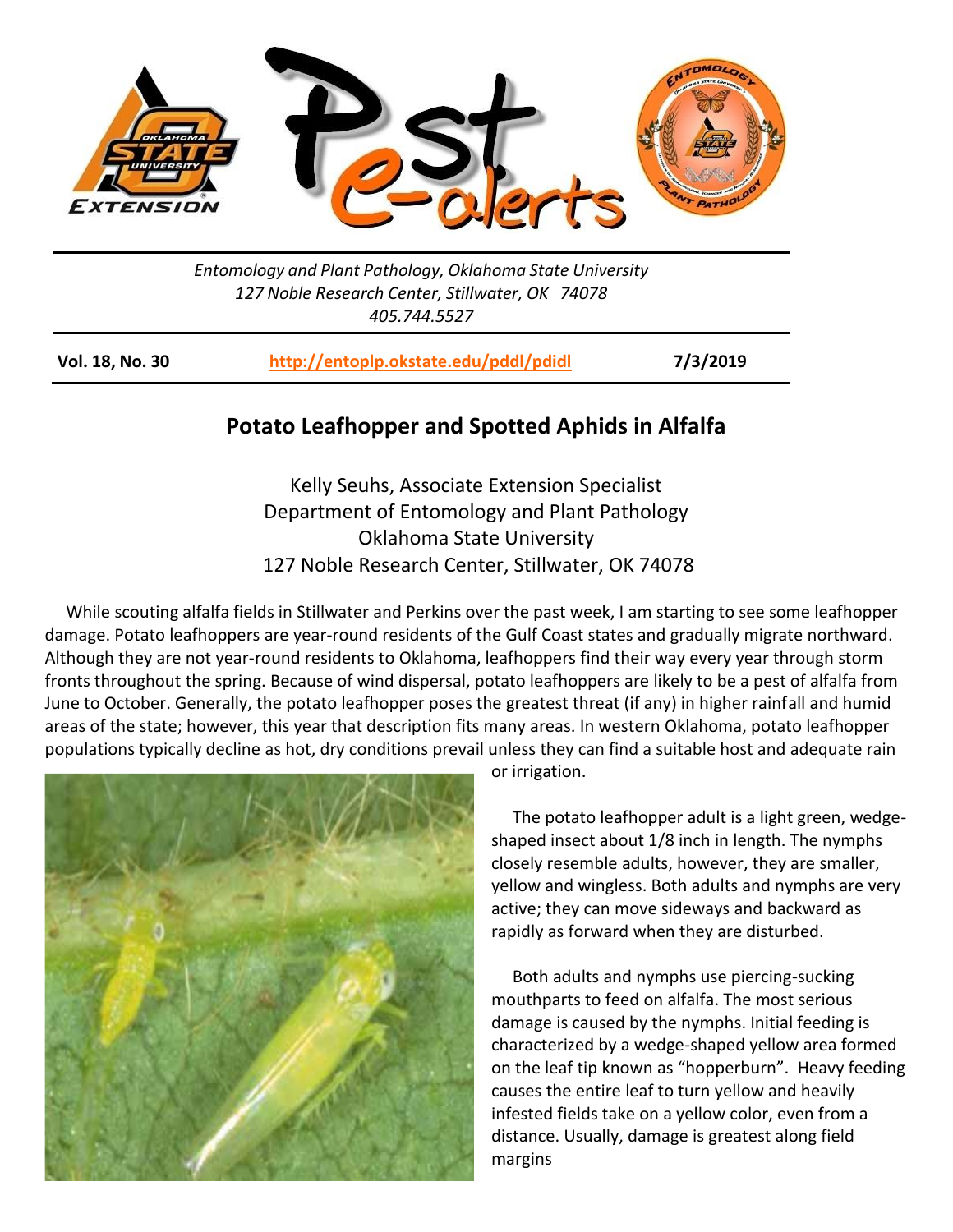Although the chlorotic symptoms may be accompanied by some leaf drop and reduction in quality of forage, a more serious problem is stunting of plant growth and significant yield loss. Mowing ditches next to alfalfa fields can increase the chance of sustaining leafhopper damage because the leafhopper adults move (fly) from the mower noise into adjacent alfalfa.

 Due to their minute size, the best means of detecting leafhoppers in alfalfa before damage is apparent is with the use of a standard 15 inch sweep net. Sample at least five spots across each field. In each spot take at least 20 sweeps before counting the number of adults and nymphs recovered.

Treatment is generally justified at these combinations of alfalfa height and leafhopper numbers:

| <b>Alfalfa Height (inches)</b> | Leafhoppers per sweep |
|--------------------------------|-----------------------|
|                                |                       |

|              | 0.2           |
|--------------|---------------|
| 6            | $0.5^{\circ}$ |
| 12 or taller | 1.0           |



Besides height and leafhopper density, yield potential, stand

age, cost of application, and value of the hay should also be considered in the treatment decision. Keep in mind, that as cost of control goes down, fewer leafhoppers can be tolerated. As alfalfa grows beyond 8 inches in height, thresholds for leafhoppers may be two to five times greater.

 I am also beginning to see some spotted aphid activity. Weather conditions have a great effect on the likelihood of aphid outbreaks. A continued hot and dry weather pattern increases the chance for damaging infestations of this pest. Compared to early season blue and pea aphid activity being limited due to cooler and wet conditions leading up to first harvest, spotted alfalfa aphids thrive in more summer-like conditions, like we are starting to experience.